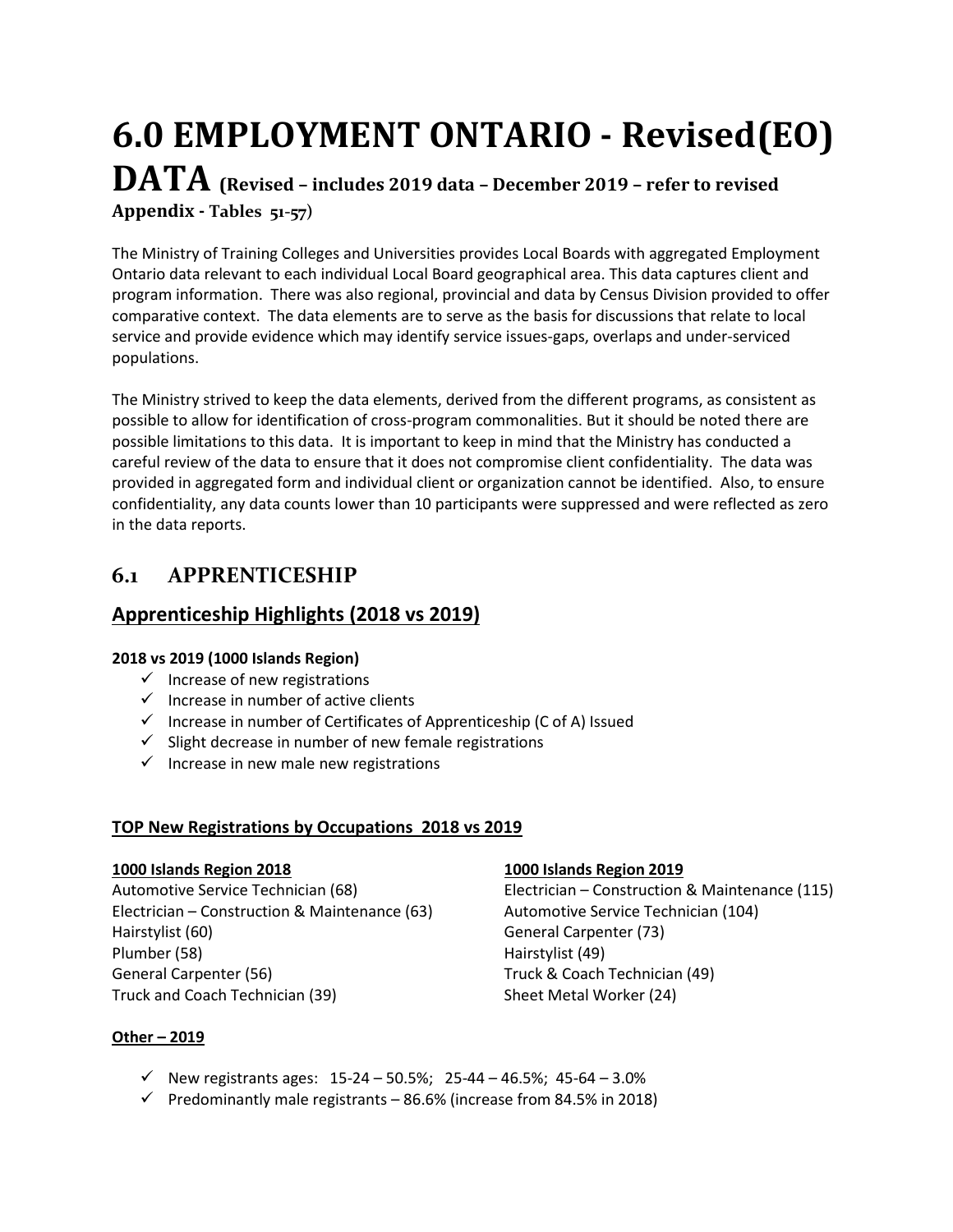- $\checkmark$  Secondary School Highest level of Education at Intake 87.7% followed by Less that grade 12 at 12.3%
- $\checkmark$  Minimal registrations in Designated Groups only 14 Francophones or 2.2% of total new registrations
- $\checkmark$  Limited opportunities to do apprenticeship in French in the 1000 Islands Region

# **6.2 CANADA ONTARIO JOB GRANT**

# **HIGHLIGHTS – 1000 Islands Region 2018 vs 2019**

#### **Employers**

- **Stream:** all Employers in the **under 25 Stream**
- **Number of Employees: Frontenac**  82.4% less than 50 employees, 17.6% with 50-150 employees; **Leeds & Grenville** – 100% less than 50 employees
- **Provider Types:** mainly Private Trainer
- $\checkmark$  Outcome at Exit: Frontenac- 87.5% increase in productivity and 100% training met workforce needs; Leeds & Grenville - 100% increase in productivity and 100% training met workforce needs;

#### **Clients**

- **Ages: Frontenac** 13.1% ages 15-24, 56.7% ages 24-44, 30.2% ages 45-64; **Leeds & Grenville** – 8.3% ages 15-24, 50.7% ages 25-44, 41.0% - ages 45-64
- **Gender: Frontenac** 68.6% male; **Leeds & Grenville** 76.4% male
- **Highest Level of Education At Intake** mainly certificate/Diploma & Applied/Associate/Bachelor
- **Designated Groups** very minimal
- **Labour Force Attachment** 100% employed full-time
- **Sources of Income** 100% employed

# **6.3 EMPLOYMENT SERVICE**

# **HIGHLIGHTS – 2018 vs 2019**

#### **Number of Clients**

- $\checkmark$  Increase in number of clients since 2018 by 48.2% from 14,035 to 20,793.
- $\checkmark$  Increase in both Unassisted R&I Clients and EA clients. Significant increase in Unassisted R&I clients of 59.3%
- $\checkmark$  71.4% of clients are Unassisted R &I Clients

#### **Clients by Age Group**

- $\checkmark$  Similar ratios in age groups compared to last year
- $\checkmark$  Most clients in the 15-44 age group

#### **Gender**

 $\checkmark$  Similar ratios from 2018 – slightly more males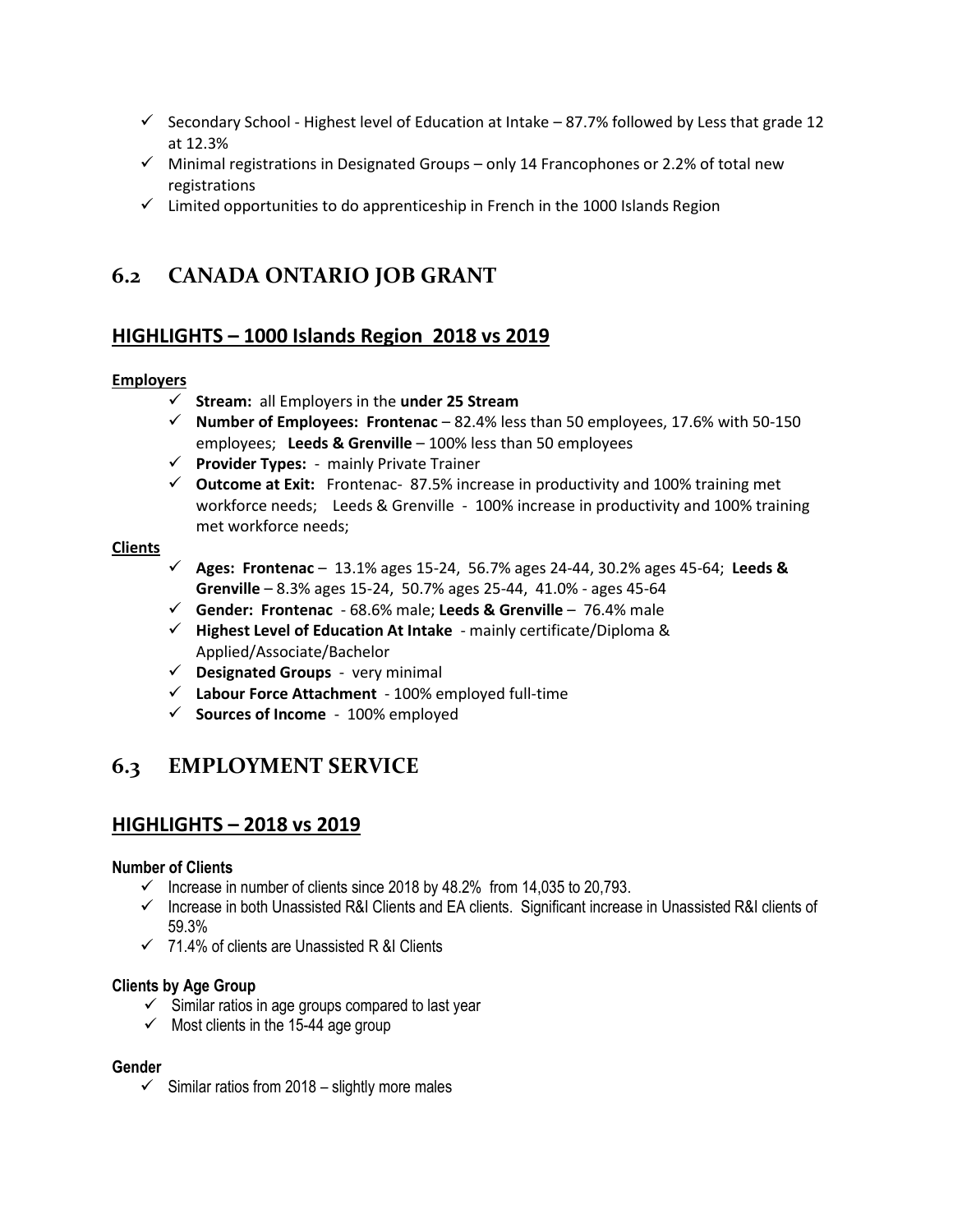#### **Designated groups**

- $\checkmark$  Significant increase in clients from Persons with Disabilities; Francophones and Aboriginal Groups
- $\checkmark$  Persons with Disabilities represent 48.8% of clients in the designated groups

#### **Educational attainment at intake**

- $\checkmark$  Highest intakes are in Completion of Secondary School and Certificate/Diplomas
- $\checkmark$  Ratios similar to previous year

#### **Source of Income**

 $\checkmark$  Main source is still – No Source of Income followed by Other and Ontario Works

#### **Length of Time Out of Employment/Training**

 $\checkmark$  Continues to be less than 3 months as the dominant grouping

#### **Outcomes at Exit**

- $\checkmark$  About 72% of clients are employed
- $\checkmark$  Similar ratios from 2018

#### **Employment Outcomes at Exit**

- $61.7\%$  employed (44.2% employed full-time)
- $\checkmark$  Similar ratios from 2018

# **6.4 LITERACY and BASIC SKILLS**

# **HIGHLIGHTS - 2018 vs 2019**

**Number of Learners -** 62% increase in number of learners. Approximately 64% of learners are in-person new learners vs 36% carry-over learners. Numbers and percentages similar compared to 2018.

**Number of Learners by Service Provider Stream** - 96.2% in Anglophone stream. Slight decrease in Francophone Stream.

**Number of Learners by Service Sector** - School Board Sector is the largest sector. Significant increases in the community agency sector and college sector.

**Clients by Age** – Significant increases in all age categories specifically ages 15-24 and 25-44. Largest client group – ages 25-44 but a significant increase of client ratio in the 15-24 age group.

**Gender** - More females than males. 60% vs 40%. No significant changes in ratios from 2018.

**Designated Groups** - 56.7% of learners are persons with disabilities.

**Educational Attainment At Intake –** most intake in categories of less than Grade 12 and completion of secondary - significant intake also from completion of college (similar to 2018)

**Source of Income** - Approximately 84% of learners had some source of income similar to 2018. Only 26.6% from employment. Approximately 40% had their source of income from government supports. Similar to last year.